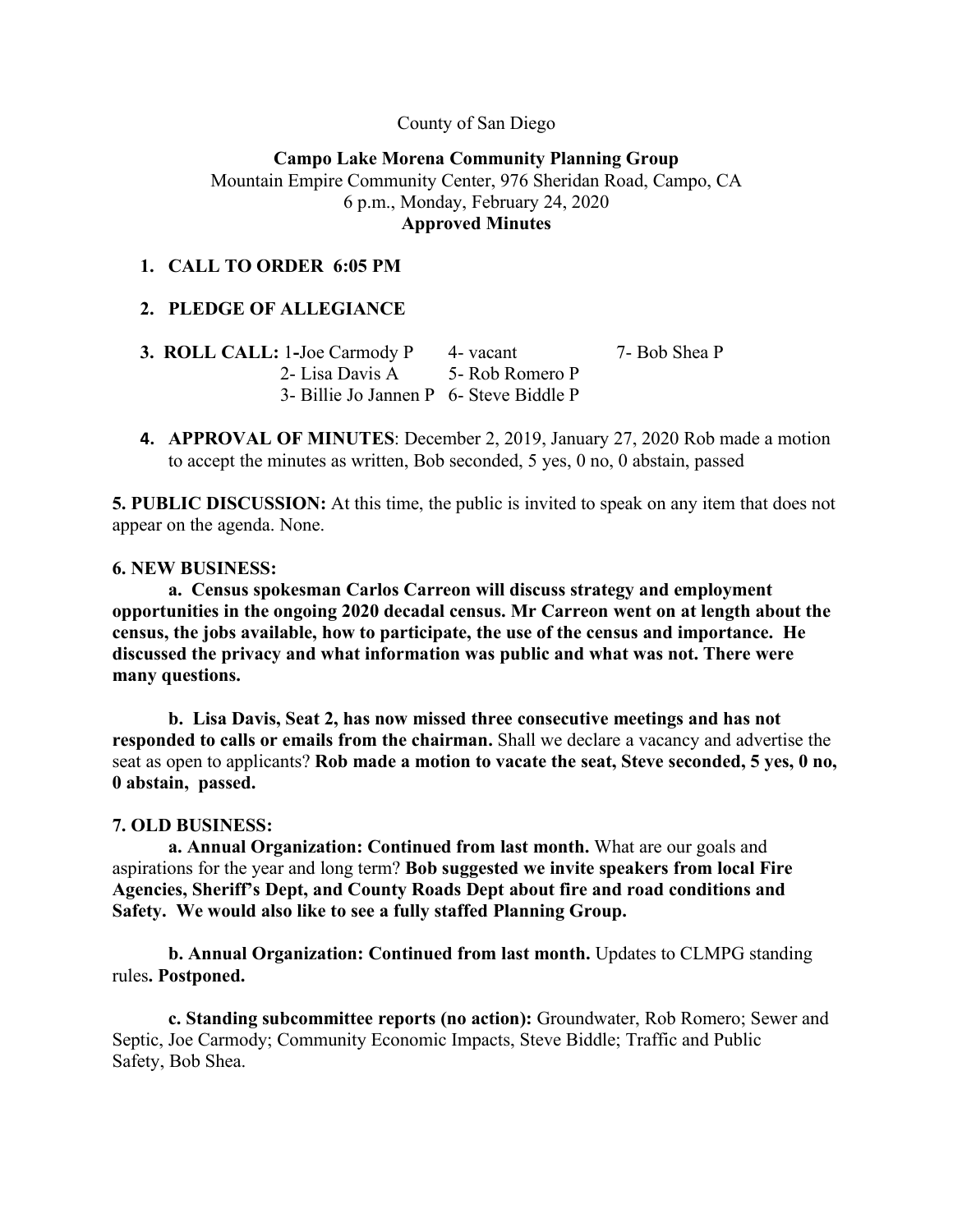**d. Ad hoc subcommittee reports (no action):** Solar Projects, Joe Carmody and Rob Romero; Cannabis, Rob Romero and Steve Biddle.Rob and Al have been working with the FireSafe Councel and getting the local group up and functioning. Also Assembly Bill 2367 is in the procees of becoming law and is much the same as out recommendations.Bob continues to work with local ageencies on fire and safety issues.The local Solar Project continues. County staff is not returning calls about it.

8:00 PM Rob made a motion to extend meeting, Steve seconded, 5 yes, 0 no, 0 abstain passed.

**e. Chairman's Report, Billie Jo Jannen (no action):** We have received exciting news from Jose Alvarez of California Senator Ben Hueso's office regarding the problems arising from unfair insurance non-renewals. Assembly Bill 2367 has been introduced to stop non-renewals of fire-hardened properties and fire-hardened communities. This is among the items listed in our "bill of rights" request, so we will likely be in support of its passage. See it here: http://www.insurance.ca.gov/0400-news/0100-press-releases/2020/release017-2020.cfm

Vice Chairman Steve Biddle is the first member to turn in his annual training certificate and Form 700. Thank you Steve!

Ethics training here: http://localethics.fppc.ca.gov/login.aspx

Form 700 here: www.fppc.ca.gov/content/dam/fppc/NS-Documents/TAD/Form%20700/2019- 2020/Form%20700%202019.2020%20IA.pdf

County training here:

https://www.sandiegocounty.gov/content/dam/sdc/pds/Groups/Chair\_Resources/ CPSGAnnualTraining2020.pdf

8:30 PM Rob made a motion to extend meeting, Steve seconded, 5 yes, 0 no, 0 abstain, passed.

# **8. CORRESPONDENCE AND ANNOUNCEMENTS**

**a. The Star Ranch vesting and landscape architecture maps** are available, both at meetings and by appointment with the CLMPG chairman. Staff has delayed release of the EIR until it can figure out what type of greenhouse gas analysis large projects should include**.** The ranch was offered for sale in an announcement sent out in late November 2018. **The proposed plan is still in play and is part of the property offering, but will be abandoned if purchased by conservation entities.**

**b. We have received updated plans for Forefront Power's 17-acre industrial solar application at 1827 Lake Morena Drive.** They are available, both at regular meetings and by appointment with the CLMPG chairman or Solar Subcommittee chairmen. Please contact Solar Subcommittee co-chair Rob Romero or Joe Carmody to participate in formulating community responses to the several phases of planning.

**c. Notice of opening (Feb. 2) and closing (March 1) dates for Pace (Purchase of Agricultural Conservation Easement) program.** Under the PACE Program, agricultural property owners can be compensated for placing a perpetual easement on their property that limits future uses to agriculture. Project website here: https://www.sandiegocounty.gov/pds/advance/PACE.html. **Forwarded to group.**